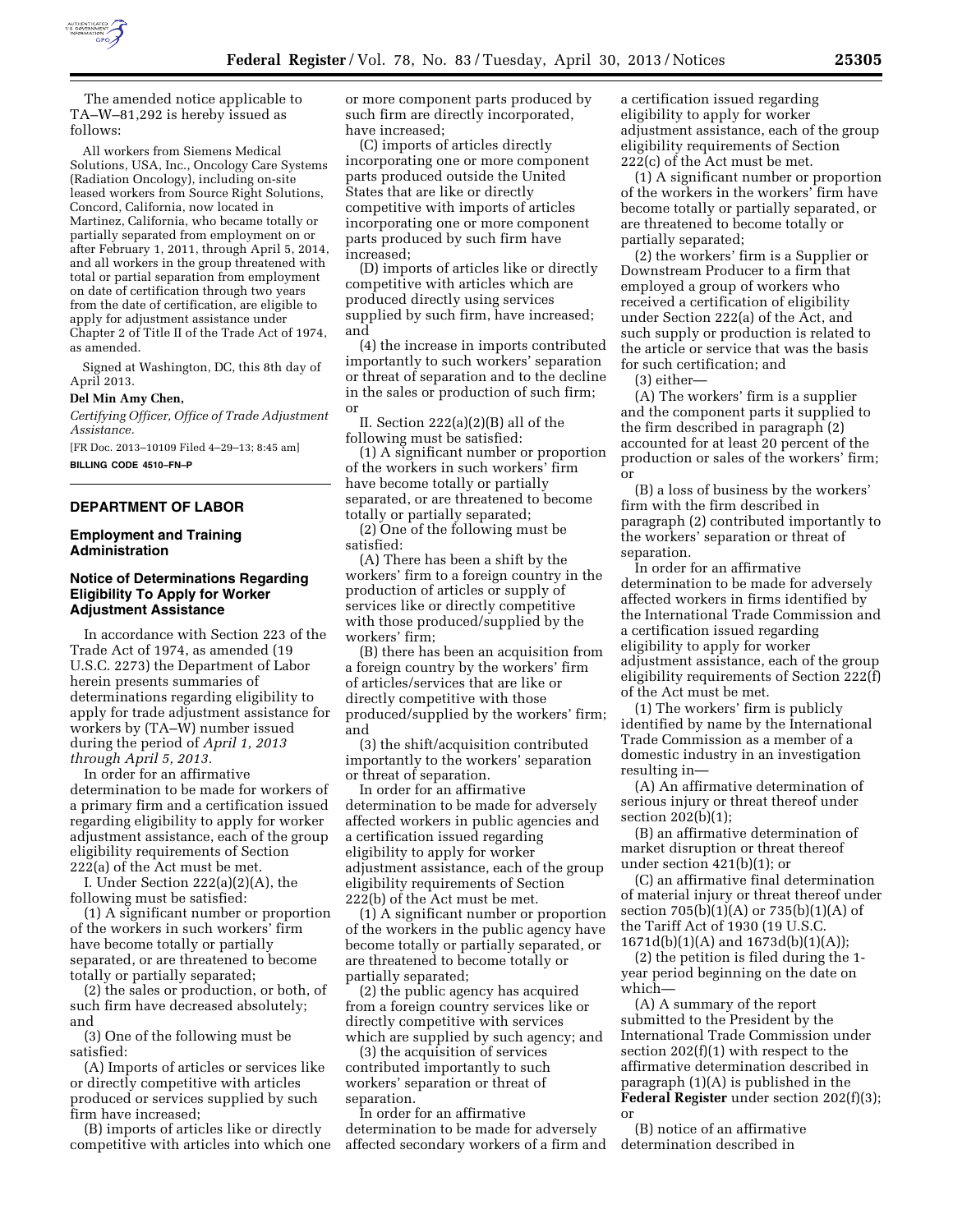# subparagraph (1) is published in the **Federal Register**; and

(3) the workers have become totally or partially separated from the workers' firm within—

(A) The 1-year period described in paragraph (2); or

(B) notwithstanding section 223(b)(1), the 1-year period preceding the 1-year period described in paragraph (2).

## **Affirmative Determinations for Worker Adjustment Assistance**

The following certifications have been issued. The date following the company

name and location of each determination references the impact date for all workers of such determination.

The following certifications have been issued. The requirements of Section 222(a)(2)(A) (increased imports) of the Trade Act have been met.

| TA-W No. | Subject firm                                                                                                                                                                             | Location                             | Impact date |
|----------|------------------------------------------------------------------------------------------------------------------------------------------------------------------------------------------|--------------------------------------|-------------|
|          | 82,482    ArcelorMittal Georgetown, SC, Arcelormittal, USA   <br>82,492    Creation Technologies Kentucky, Inc., Manpower and Kelly Serv-   Lexington, KY    February 21, 2012.<br>ices. | Georgetown, SC    February 19, 2012. |             |

The following certifications have been issued. The requirements of Section 222(a)(2)(B) (shift in production or services) of the Trade Act have been met.

| TA-W No.                                                   | Subject firm                                                                                                                                                                    | Location                                           | Impact date                                                                                                   |
|------------------------------------------------------------|---------------------------------------------------------------------------------------------------------------------------------------------------------------------------------|----------------------------------------------------|---------------------------------------------------------------------------------------------------------------|
| 82,221<br>82,344<br>82,448                                 | Plexus Corporation, Neenah Operations, Kelly Services, Inc<br>Parker School Uniforms, LLC, Robert Half International, Inc. and                                                  |                                                    | December 5, 2011.<br>January 3, 2012.<br>February 11, 2012.                                                   |
| 82,456                                                     | Link Staffing Services.<br>NXP Semiconductors, Sales Support Team, Randstad General                                                                                             |                                                    | February 12, 2012.                                                                                            |
| 82,486                                                     | Partner LLC and Targetcw.<br>L & W Supply, Inc., USG Corporation, Accounts Payable & Receiv-<br>able Division.                                                                  | Pico Rivera, CA                                    | February 20, 2012.                                                                                            |
| 82,506                                                     | Experian, Experian Healthcare, (etc.) Tapfin, Manpower and<br>Experis.                                                                                                          |                                                    | February 26, 2012.                                                                                            |
| 82,506A                                                    | Experian, Information Technology & Operations, (etc.), Tapfin, Man-<br>power and Experis.                                                                                       |                                                    | February 26, 2012.                                                                                            |
| 82,506B                                                    | Experian, Information Technology & Operations, (etc.), Tapfin, Man-<br>power and Experis.                                                                                       |                                                    | February 26, 2012.                                                                                            |
| 82,506C                                                    | Experian, Business Information Services, (etc.), Tapfin, Manpower<br>and Experis.                                                                                               |                                                    | February 26, 2012.                                                                                            |
| 82,506D                                                    | Experian, QAS (Experian Marketing Services), etc., Tapfin, Man-<br>power and Experis.                                                                                           |                                                    | February 26, 2012.                                                                                            |
| 82,506E                                                    | Experian, Decision Analytics, (formerly Baker Hill), Tapfin, Man-<br>power and Experis.                                                                                         |                                                    | February 26, 2012.                                                                                            |
| 82,506F                                                    | Experian, Experian U.S. Headquarters: (etc.), Tapfin, Manpower<br>and Experis.                                                                                                  | Costa Mesa, CA                                     | February 26, 2012.                                                                                            |
| 82,506G                                                    | Experian, Experian Consumer Direct (etc.), Tapfin, Manpower and<br>Experis.                                                                                                     | Costa Mesa, CA                                     | February 26, 2012.                                                                                            |
| 82,506H<br>82,5061                                         | Experian, Marketing Services, Tapfin, Manpower and Experis<br>Experian, Marketswitch (Decision Analytics), Tapfin, Manpower and<br>Experis.                                     | Herndon, VA                                        | February 26, 2012.<br>February 26, 2012.                                                                      |
| 82,506J                                                    | Experian, Experian Healthcare, (etc.), Tapfin, Manpower and<br>Experis.                                                                                                         | Maple Groove, MN                                   | February 26, 2012.                                                                                            |
| 82,506K<br>82,506L                                         | Experian, Marketing Services, Tapfin, Manpower and Experis<br>Experian, Global Product & Technology Services, etc., Tapfin, Man-<br>power and Experis.                          | New York, NY                                       | February 26, 2012.<br>February 26, 2012.                                                                      |
| 82,506M                                                    | Experian, Experian Marketing Services, Tapfin, Manpower and<br>Experis.                                                                                                         | New York, NY                                       | February 26, 2012.                                                                                            |
| 82,506N                                                    | Experian, Credit Services, Marketing Services, Tapfin, Manpower<br>and Experis.                                                                                                 | Parsippany, NJ                                     | February 26, 2012.                                                                                            |
| 82,5060                                                    | Experian, Experian Healthcare, (etc.), Tapfin, Manpower and<br>Experis.                                                                                                         | Plymouth, MA                                       | February 26, 2012.                                                                                            |
| 82,506P                                                    | Experian, Experian Healthcare, (etc.), Tapfin, Manpower and<br>Experis.                                                                                                         | San Antonio, TX                                    | February 26, 2012.                                                                                            |
| 82,506Q                                                    | Experian, Fraud Solutions, Decision Analytics, (etc.), Tapfin, Man-<br>power and Experis.                                                                                       | San Diego, CA                                      | February 26, 2012.                                                                                            |
| 82,506R                                                    | Experian, Credit Services, Experian Automotive, (etc.), Tapfin, Man-<br>power and Experis.                                                                                      | Schaumburg, IL                                     | February 26, 2012.                                                                                            |
| 82,508<br>82,536<br>82,537<br>82,537A<br>82,537B<br>82,557 | JP Morgan Chase Bank, NA, Commercial Banking Loan Operation<br>IBM Corporation, Systems Operations Division<br>Ericsson Inc., Wireline Network Ops Building Maintenance (etc.), | Arlington, TX<br>San Jose, CA<br>Overland Park, KS | February 27, 2012.<br>March 5, 2012.<br>March 5, 2012.<br>March 5, 2012.<br>March 5, 2012.<br>March 12, 2012. |
|                                                            | J.M. Neil and Associates.                                                                                                                                                       |                                                    |                                                                                                               |

Ξ